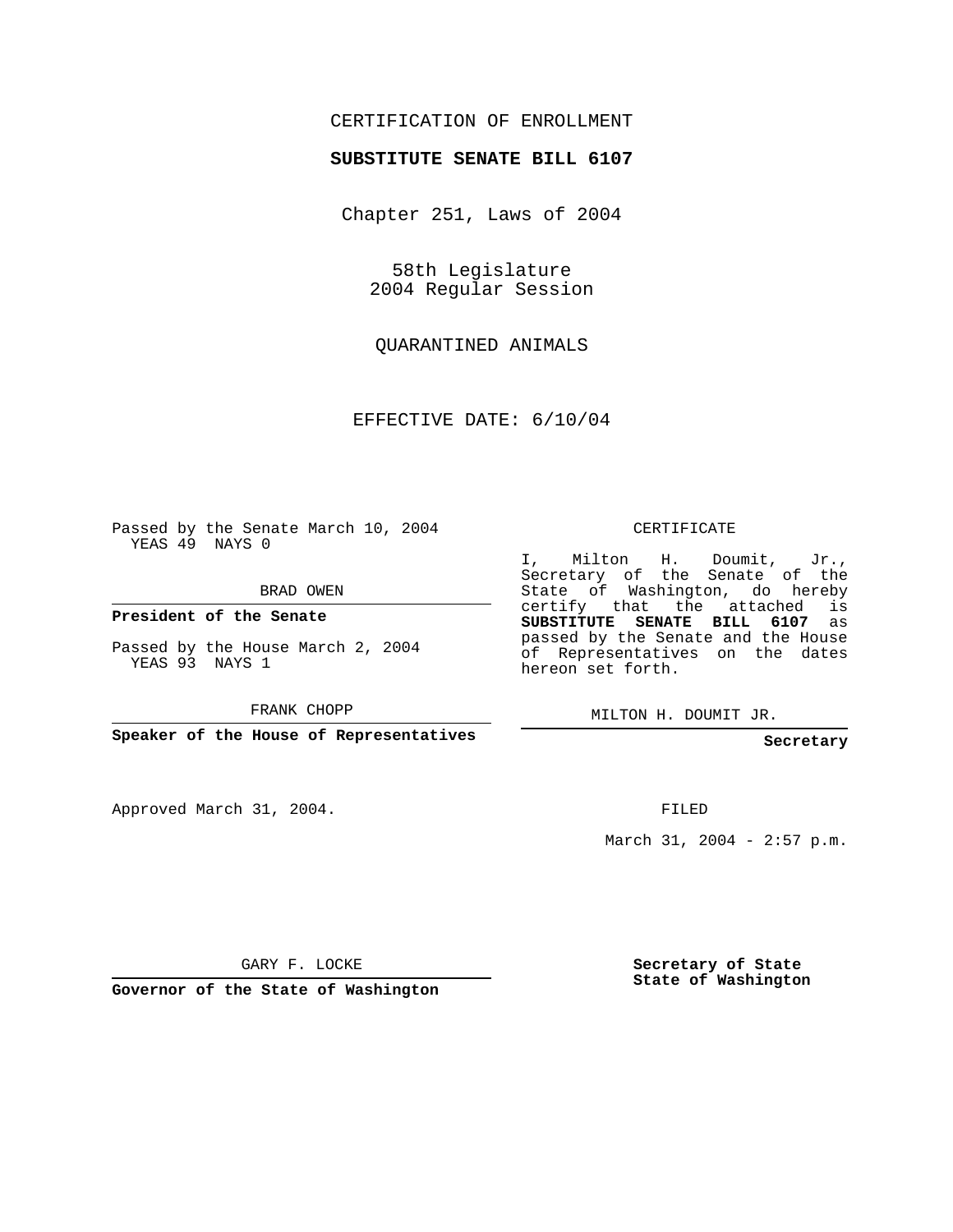## **SUBSTITUTE SENATE BILL 6107** \_\_\_\_\_\_\_\_\_\_\_\_\_\_\_\_\_\_\_\_\_\_\_\_\_\_\_\_\_\_\_\_\_\_\_\_\_\_\_\_\_\_\_\_\_

\_\_\_\_\_\_\_\_\_\_\_\_\_\_\_\_\_\_\_\_\_\_\_\_\_\_\_\_\_\_\_\_\_\_\_\_\_\_\_\_\_\_\_\_\_

AS AMENDED BY THE HOUSE

Passed Legislature - 2004 Regular Session

## **State of Washington 58th Legislature 2004 Regular Session**

**By** Senate Committee on Agriculture (originally sponsored by Senators Rasmussen, Swecker, Eide, Esser, McAuliffe and Shin; by request of Department of Agriculture)

READ FIRST TIME 01/30/04.

 1 AN ACT Relating to diseased and quarantined animals; and amending 2 RCW 16.36.010, 16.36.060, 16.36.090, and 16.36.098.

3 BE IT ENACTED BY THE LEGISLATURE OF THE STATE OF WASHINGTON:

 4 **Sec. 1.** RCW 16.36.010 and 1998 c 8 s 2 are each amended to read as 5 follows:

 (1) The director shall supervise the prevention of the spread and the suppression of infectious, contagious, communicable, and dangerous diseases affecting animals within, in transit through, and imported into the state.

10 (2) The director may issue a quarantine order and enforce the 11 quarantine of any animal or its reproductive products ((that is)) when 12 any animal or its reproductive products are affected with or ((has)) 13 have been exposed to disease or when there is reasonable cause to 14 investigate whether any animal or its reproductive products are 15 affected with or have been exposed to disease, either within or outside 16 the state. Overt disease or exposure to disease in any animal or its 17 reproductive products need not be immediately obvious for a quarantine 18 order to be issued or enforced. The quarantine shall remain in effect 19 as long as the director deems necessary.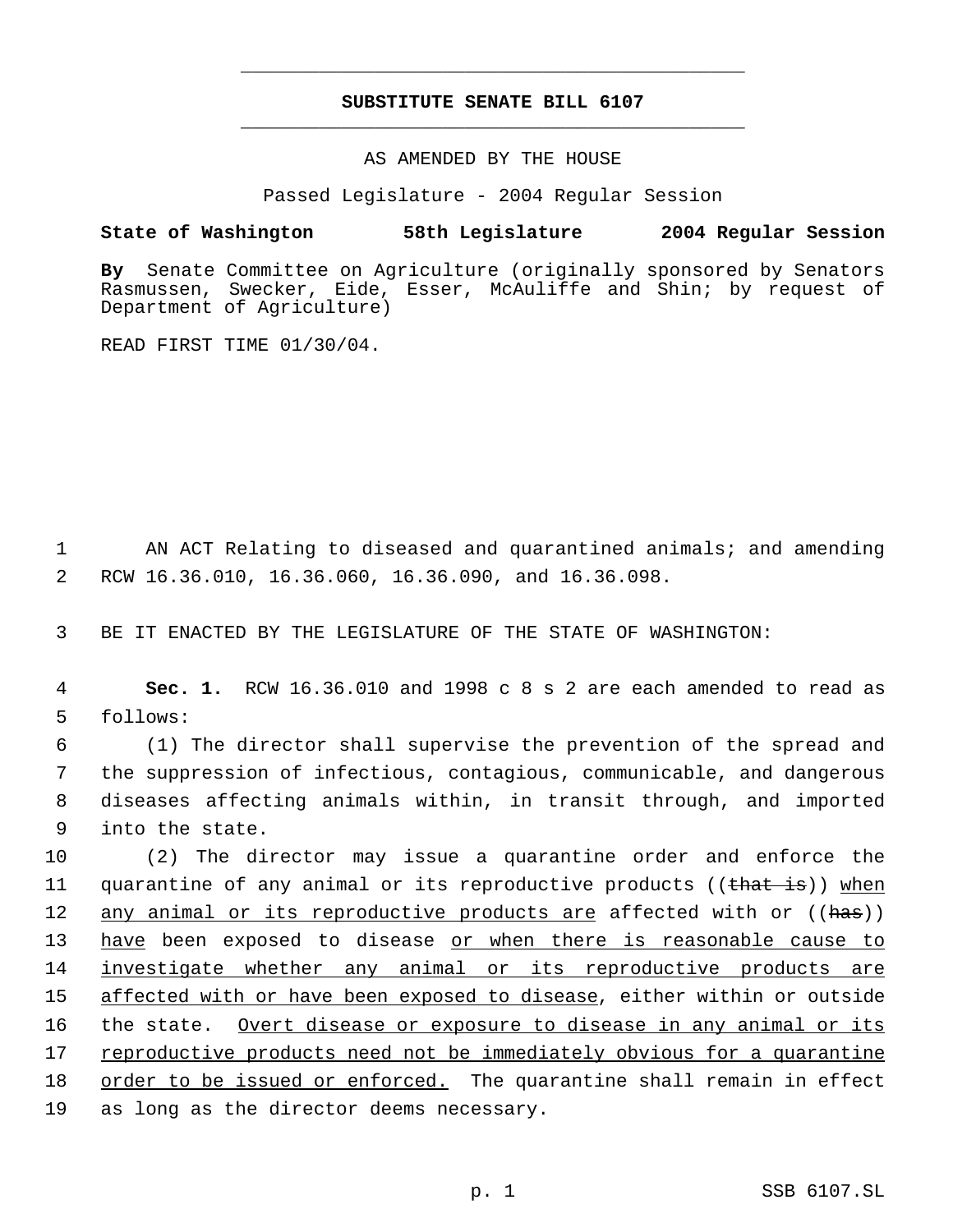(3) The director may issue a hold order when:

 (a) Overt disease or exposure to disease in an animal is not immediately obvious but there is reasonable cause to investigate whether an animal is diseased or has been exposed to disease;

 (b) Import health papers, permits, or other transportation documents required by law or rule are not complete or are suspected to be fraudulent; or

 (c) Further transport of an animal would jeopardize the well-being of the animal or other animals in Washington state.

 A hold order is in effect for seven days and expires at midnight on the seventh day from the date of the hold order. A hold order may be replaced with a quarantine order for the purpose of animal disease control.

 (4) Any animal or animal reproductive product placed under a quarantine or hold order shall be kept separate and apart from other animals designated in the instructions of the quarantine or hold order, and shall not be allowed to have anything in common with other animals.

 (5) The expenses of handling and caring for any animal or animal reproductive product placed under a quarantine or hold order are the responsibility of the owner.

 (6) The director has authority over the quarantine or hold area until the quarantine or hold order is released or the hold order expires.

 (7) Any animal or animal reproductive product placed under a quarantine or hold order may not be moved, transported, or sold without written approval from the director or until the quarantine or hold order is released, or the hold order expires.

 (8) The director may administer oaths and examine witnesses and records in the performance of his or her duties to control diseases affecting animals.

 **Sec. 2.** RCW 16.36.060 and 1998 c 8 s 6 are each amended to read as follows:

33  $(1)$  The director has the authority to enter the animal premises of 34 any animal owner at any reasonable time to ((make tests on or examinations of any animals)) conduct tests, examinations, or 36 inspections for disease conditions when there is reasonable ((evidence 37 that)) cause to investigate whether animals on the premises or that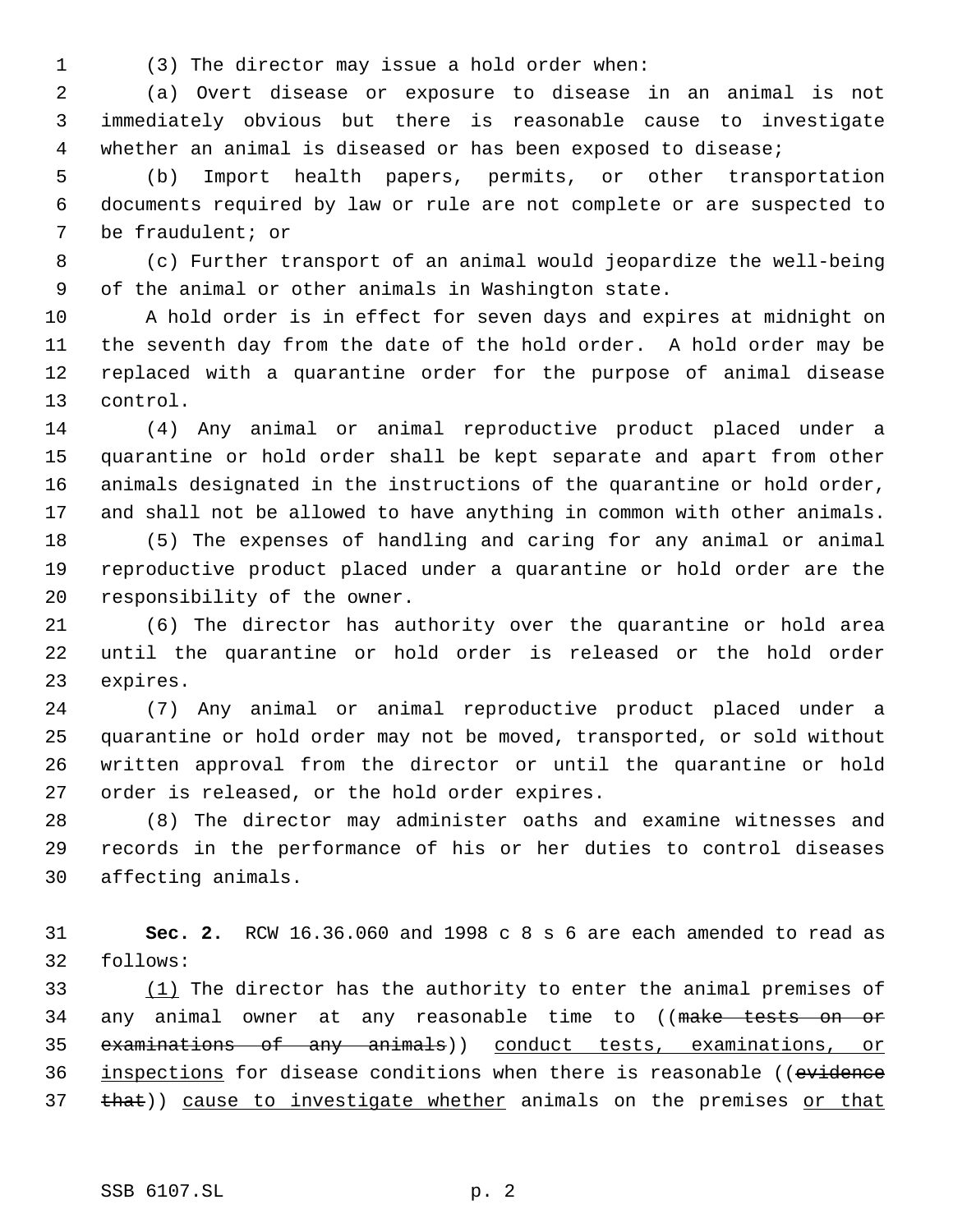1 have been on the premises are infected with or have been exposed to a reportable disease. It is unlawful for any person to interfere with the tests, inspections, or examinations, or to alter any segregation or 4 identification systems made in connection with the tests, inspections, 5 or examinations. When the director has determined that there is probable cause that there is a serious risk from disease or contamination, the director may seize those items necessary to conduct the tests, inspections, or examinations.

 (2) If the director is denied access to the animal premises or the 10 animals for purposes of conducting tests, inspections, or examinations or the animal owner fails to comply with an order of the director, the 12 director may apply to a court of competent jurisdiction for a search 13 warrant. The warrant may authorize access to any animal or animal premises for purposes of conducting tests, inspections, or examinations 15 of any animal or animal premises, or taking samples, and may authorize 16 seizure or destruction of property. The warrant shall be issued upon 17 probable cause being found by the court. It is sufficient probable cause to show a potential threat to the agricultural interests of this state or a potential threat which seriously endangers animals, human 20 health, the environment, or public welfare. To show that access is denied, the director shall file with the court an affidavit or declaration containing a description of all attempts to notify and locate the owner or the owner's agent and to secure consent.

 **Sec. 3.** RCW 16.36.090 and 1998 c 8 s 9 are each amended to read as follows:

 When public welfare demands, the director may order the slaughter or destruction of any animal affected with or exposed to any contagious, infectious, or communicable disease that is affecting or may affect the health of the state's animal population. The director may order destruction of any animal held under quarantine when public welfare demands or the owner of the animal fails or refuses to follow a herd or flock plan. The director shall give a written order directing an animal be destroyed by or under the direction of the state veterinarian.

 **Sec. 4.** RCW 16.36.098 and 1998 c 8 s 17 are each amended to read as follows: